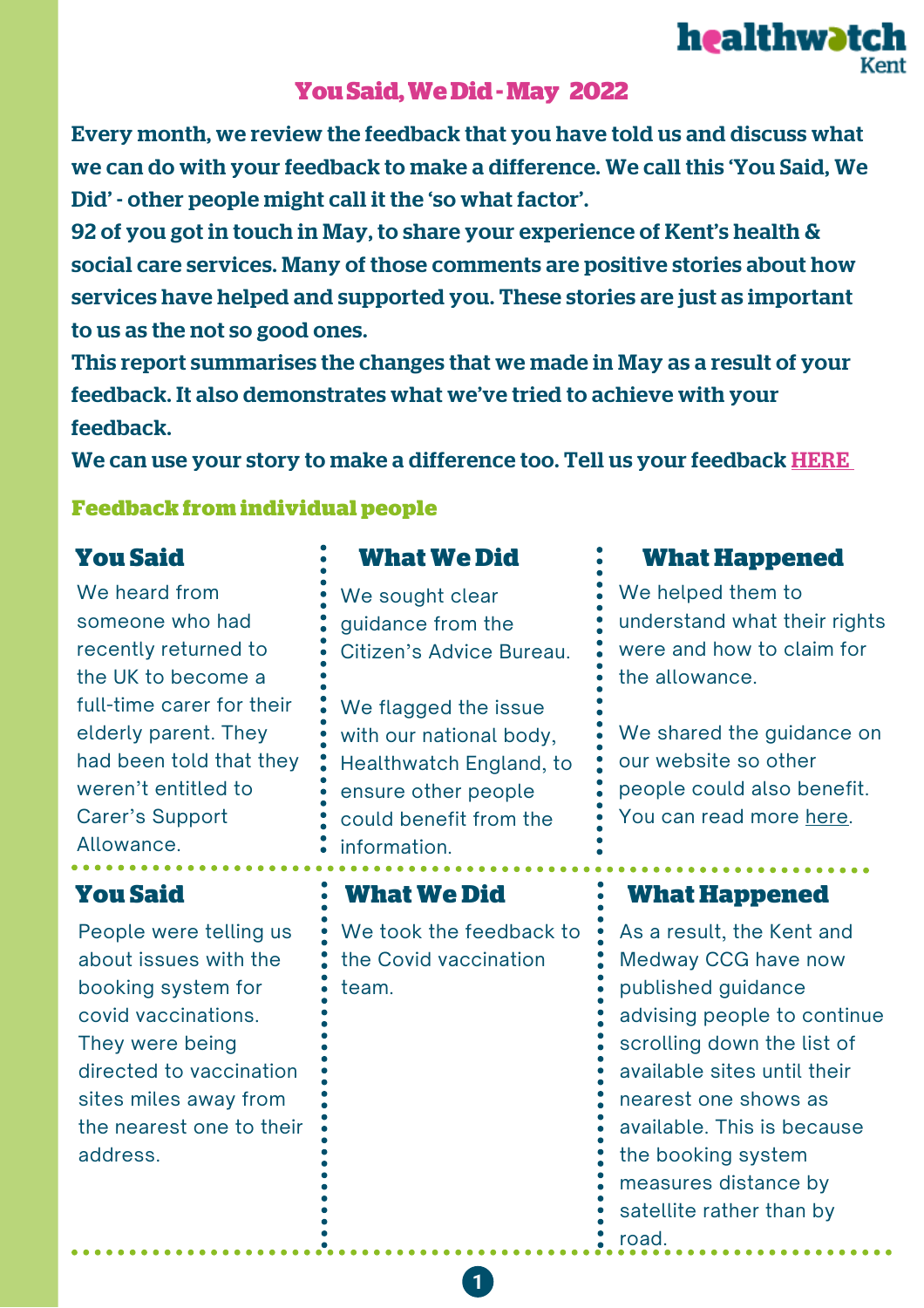# **YouSaid,WeDid-May 2022**

### **Feedback fromworking with other organisations**

Carers across Kent talked to us about their experience when the person they care for is discharged from hospital.

# **You Said What We Did**

Our findings are being used at a national level to inform the new NHS Commitment to Carers.

Here in Kent, we bought together a group of professionals from across Kent who are responsible for supporting carers during discharge.

# A Care Home manager in Dover came to us because they were concerned that GPs were automatically renewing Treatment Escalation Plans without talking to the patients.

One of our volunteers attended the local Health and Care partnership meeting

<u>. . . . . . . . . . .</u>

We escalated the concern to the Clinical Commissioning Group. They reassured us that this should not be happening.

They suggested that the 'a' from HaCP was dropped from the title, as it seems to take away the focus that Health and Social care are equally as important. .

## **What Happened**

In West Kent, the Health & Care Partnership have been using the findings during discussions about how they can improve the service.

healthwatch

The CCG promised to remind all GPs that Treatment Escalation Plans are not to be automatically renewed.

The Chair agreed and promised that the partnership will now be known as the HCP.

 $\overline{2}$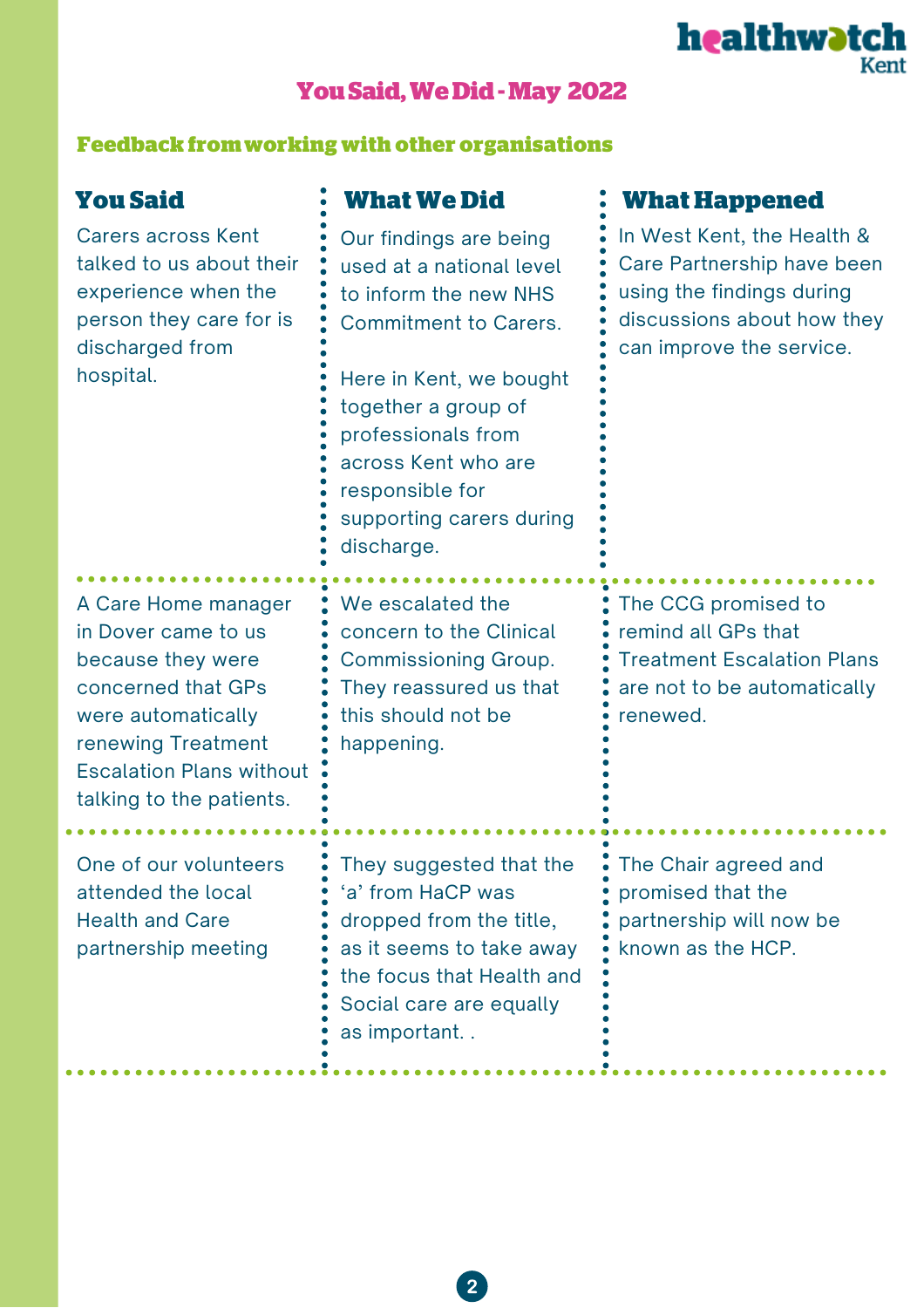

# **YouSaid,WeDid-May 2022**

### **Feedback fromworking with other organisations**

| <b>You Said</b><br>We heard people were<br>having difficulty getting<br>through to the<br>complaints team at<br>Maidstone and<br><b>Tunbridge Wells</b><br>Hospital on the phone. | <b>What We Did</b><br>We spoke to the Head<br>of Complaints. She<br>came to talk to us about<br>their new initiative to<br>encourage patients to<br>leave voicemails. | <b>What Happened</b><br>We have updated our<br>information and guidance<br>about how best to make a<br>complaint to Maidstone &<br>Tunbridge Wells Hospitals. |
|-----------------------------------------------------------------------------------------------------------------------------------------------------------------------------------|-----------------------------------------------------------------------------------------------------------------------------------------------------------------------|---------------------------------------------------------------------------------------------------------------------------------------------------------------|
| <b>Healthwatch England</b><br>were seeking feedback<br>about the Non-<br><b>Emergency Patient</b><br><b>Transport Service.</b>                                                    | We shared all the stories<br>you have told us to<br>support their research                                                                                            | Your feedback has been<br>used to make changes to<br>the national eligibility<br>criteria for people using the<br>service.                                    |

# **YouSaid,WeDid-May2022**

## **Valuable contributions**

. **. . . . . . . . . . . . . .** .

We sat on the panel to review submissions for the Cancer Alliance Transformational funding bid

We were able to link a client wanting to share their feedback regarding safeguarding, with the Practice Development Officer at Kent Safeguarding and Quality Assurance.

We attended the Kent and Medway Engagement strategy and governance workshop and made suggestions as to what the purpose of the groups in the new Integrated Care System could be.

At this month's Health Overview and Scrutiny Committee meeting, we encouraged MTW to use learning from their cardiology review, as part of engagement to review elective orthopaedic services. We also suggested they include service user experiences as part of their evaluation.

 $3<sup>°</sup>$